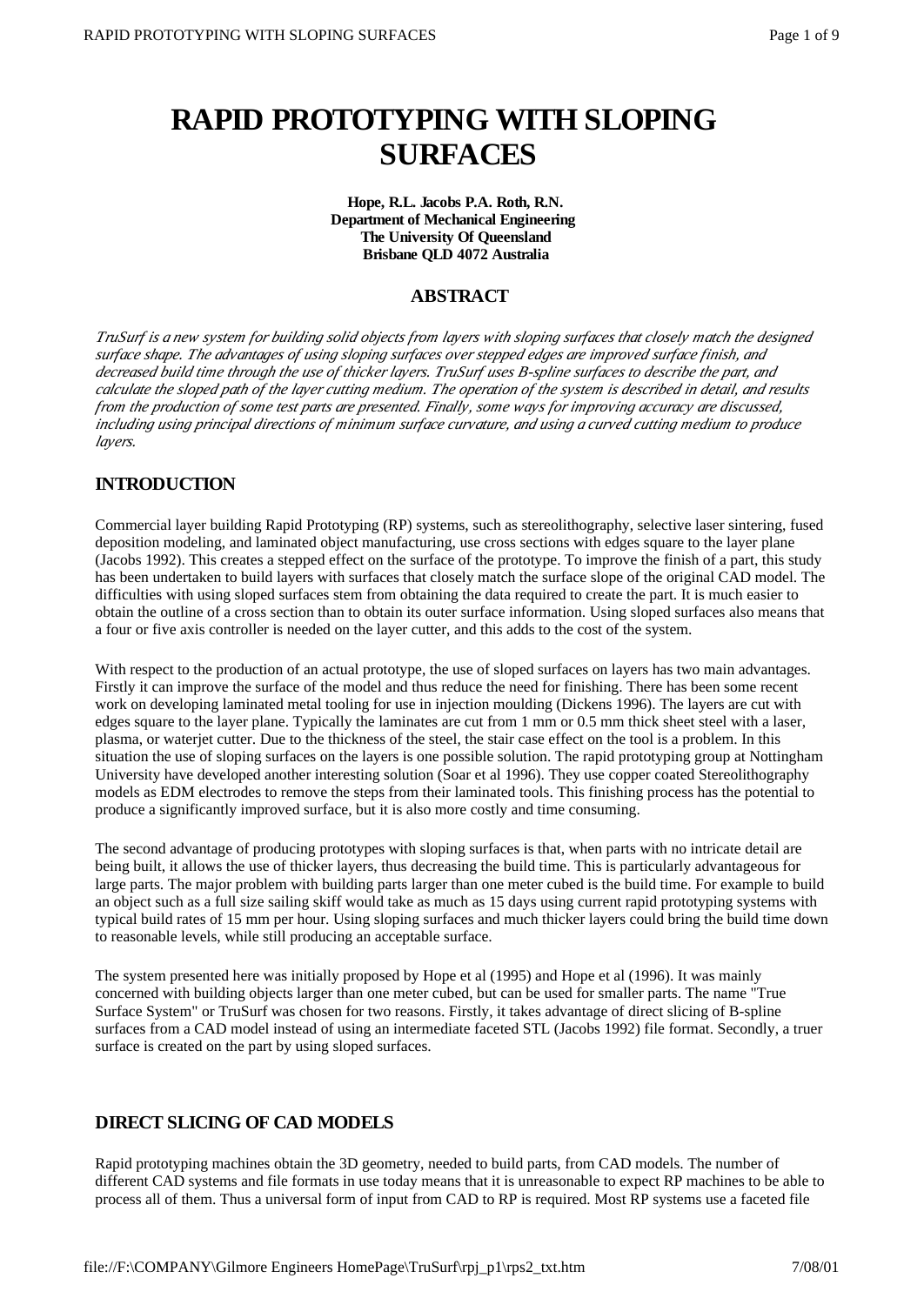format as a means to obtain the model geometry, and the de facto standard is STL. The faceted model is created by mapping a triangular mesh over a surface or solid model. This produces an approximation to the original CAD model and can affect the quality of the surface of the final product.

Manufacturing of objects with RP processes can only be as accurate as the data transmitted to the prototyping apparatus. Thus the accuracy of this data is of major importance to the quality of the part produced. This has led to work on direct slicing of CAD models, to retain as much as possible of the designers intended geometry. At Cranfield University (Jamieson & Hacker 1995), Parasolid models within the Unigraphics CAD package have been directly sliced into Hewlett-Packard Graphics Language (HPGL), and Common Layer Interface (CLI) files. Rajagopalan et al (1995), at Clemson University, have directly sliced the Non-Uniform Rational B-spline Surfaces (NURBS) in the I-DEAS CAD system using the I-DEAS language.

The main advantages of direct slicing of models within CAD software, as opposed to slicing of an intermediate faceted model are, greater model accuracy, and reduced RP machine pre-processing time. The potential disadvantages are that the ability to reorientate the model is lost, and supports cannot be easily added to the sliced model.

TruSurf uses IGES files (U.S. Standards 1988) exported from a CAD system to obtain its 3D geometry. IGES stores its surfaces as NURBS, and TruSurf uses these surface descriptions directly to trace contours and perform slope calculations. NURBS use the same geometric definitions for surfaces as the original CAD model, thus accuracy is maintained. Since the slicing is not performed within the CAD software the model can still be reoriented, and if needed, supports can be added before slicing.

#### **TRUE SURFACE SYSTEM**

The TruSurf system was implemented in C++ as a stand alone program and operates independently from a CAD system. It can handle multiple surfaces from the one IGES file to define a part. First TruSurf reads the IGES file and stores the B-spline surfaces in memory. It checks the surfaces to find their maximum and minimum dimensions in each of the x, y, and z directions. This information is displayed to the user. At this stage the user is required to choose the orientation of the slicing plane with respect to the CAD model, and what layer thickness to use. TruSurf slices the model by tracing surface contours, and computing the cutting direction at a number of points, specified by the user, around the contour. These points and corresponding cutting vectors are used to create Numerical Control (NC) code for the machine that will be used to cut the layers.

At present this project has access to a five-axis waterjet cutter at the Queensland Manufacturing Institute (QMI). The five axes are X, Y, Z, A, and B, where X, Y, Z are the 3D Cartesian co-ordinates of a point from a designated origin, and A, B are head rotation angles. When cutting the layers, the waterjet moves linearly between points. Thus the accuracy of the surface produced is dependent on the number of points used, and their spacing on the perimeter of each contour. The number of points used by TruSurf is selected by the user. Obviously, using more points leads to a more accurate surface. The number of points used has little effect on the cutting time, as it is dependent primarily on the traverse speed of the waterjet. However using more points increases the size of the NC code files produced. This can be a problem, as QMI's waterjet control system is limited in the size of file it can handle. Practically, this limited the present study to about one thousand four hundred points per file.

#### **SLICING B-SPLINE SURFACES**

Within IGES files, solid and surface models may be represented as rational B-spline surfaces. TruSurf uses these surfaces because they enable calculation of surface slope and curvature. They are also closer to the representation of the model surface within the CAD system than the faceted approximations used by most RP systems. A rational Bspline surface (see for example Rogers & Adams 1990) is expressed parametrically in the form,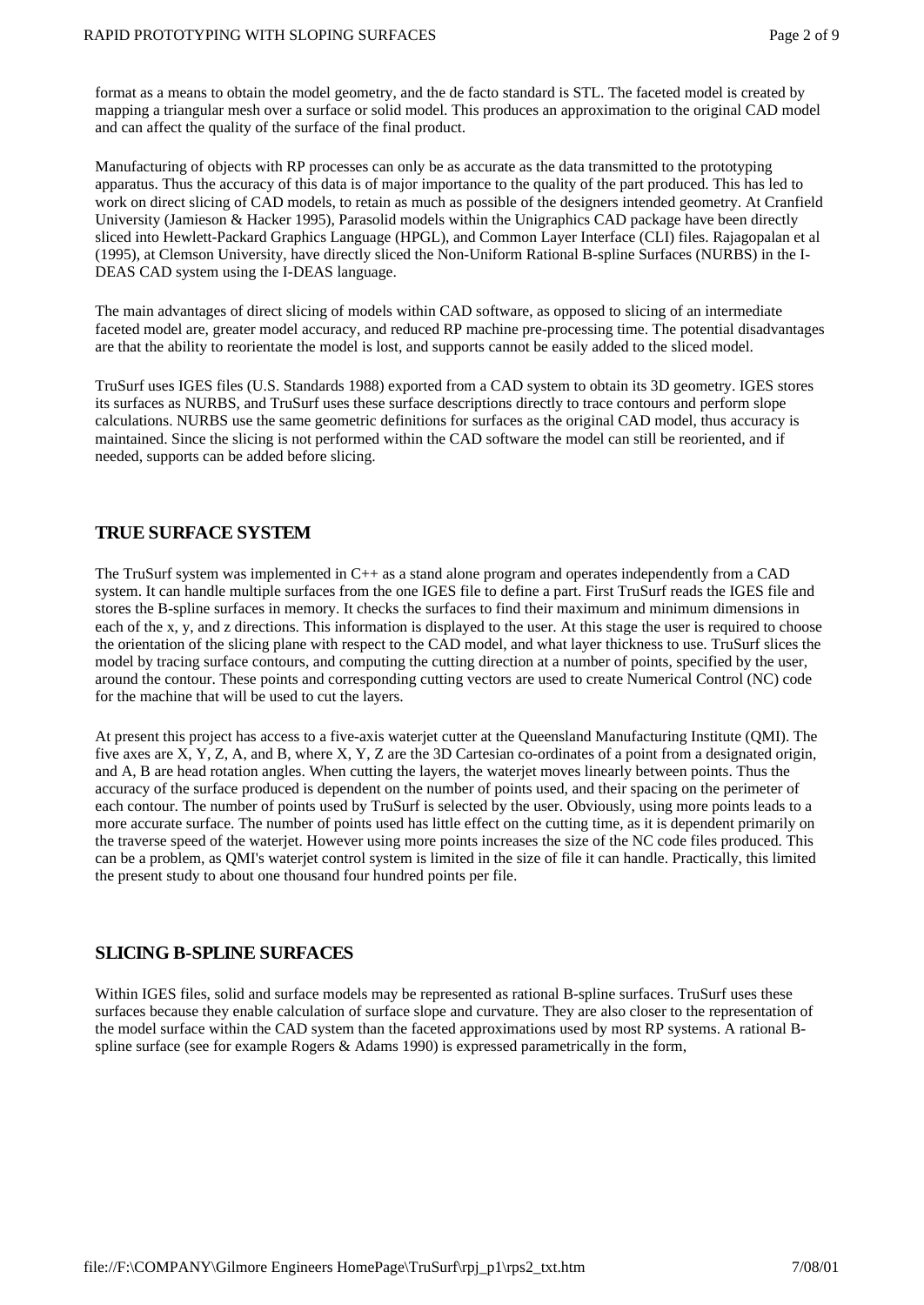$$
P(s,t) = \frac{\sum_{i=1}^{n+1} \sum_{j=1}^{m+1} W_{i,j} P_{i,j} b_{i,k}(s) b_{j,l}(t)}{\sum_{i=1}^{n+1} \sum_{j=1}^{m+1} W_{i,j} b_{i,k}(s) b_{j,l}(t)}
$$
(1)

with parameters s and t ranging from zero to one. The Wi,j terms are weights, the Pi,j terms are 3D net points of the defining polygon, and bi,k and bj,l are B-spline basis functions of order k and l respectively. The B-spline basis functions are defined by the Cox-deBoor recursion formulas.

$$
b_{\lambda}(s) = \begin{cases} 1 & \text{if } x_j \leq t \leq x_{\text{At}} \\ 0 & \text{otherwise} \end{cases},
$$

and

$$
b_{j,k}(s) = \frac{(s-x_j) b_{j,k+1}(s)}{x_{k,k+1} - x_j} + \frac{(x_{k,k} - s) b_{k+1,k+1}(s)}{x_{k,k} - x_{k+1}} \tag{3}
$$

The values of xi are elements of a knot vector satisfying the relation  $x_i \leq x_{i+1}$ , and the convention  $0/0 = 0$  is adopted.

The IGES file contains the weights, net points, knot vectors, degree of both basis functions, and upper index of both sums. With this information a 3D point on the surface is specified by its parameters s and t. To slice the B-spline surfaces, the model is first reorientated so that the normal of the cutting planes, specified by the user, becomes the z axis of the CAD model. TruSurf traces contours of constant z height, at spacings equivalent to layer thickness. Each contour start point is found by setting parameter s to zero, and finding the value of t that gives a z coordinate equal to the current layer height. An iterative function solving method with adaptive step size is used to find t. Once s and t are known the x and y coordinates can be found. The contour is then traced by increasing parameter s by the inverse of the number of points used, and finding the new t value to satisfy the contour height.

Once the contour points are known, extra information is required to orientate the cutting vectors and calculate the rotation angles A and B of the waterjet. At present TruSurf can use two different methods to find the direction of the cutting vector. Method one sets the cutting vector orthogonal to both the surface normal and the surface tangent. This gives a very good approximation to the model shape. Method two sets the cutting vector as the line connecting the corresponding B-spline parameters on the top and bottom surfaces of each layer.

Figure 1 illustrates method one by showing a single layer of a model. Solid contours represent the path that would be cut by the cutting vector. These may or may not lie on the B-spline model surface. The dashed line is the contour calculated from the B-spline surface model. It is at a height midway between the top and bottom surfaces of each layer. This position was chosen to give the average slope over the layer. The direction of the cutting vector is found by computing the cross product of the surface normal and the tangent vector.

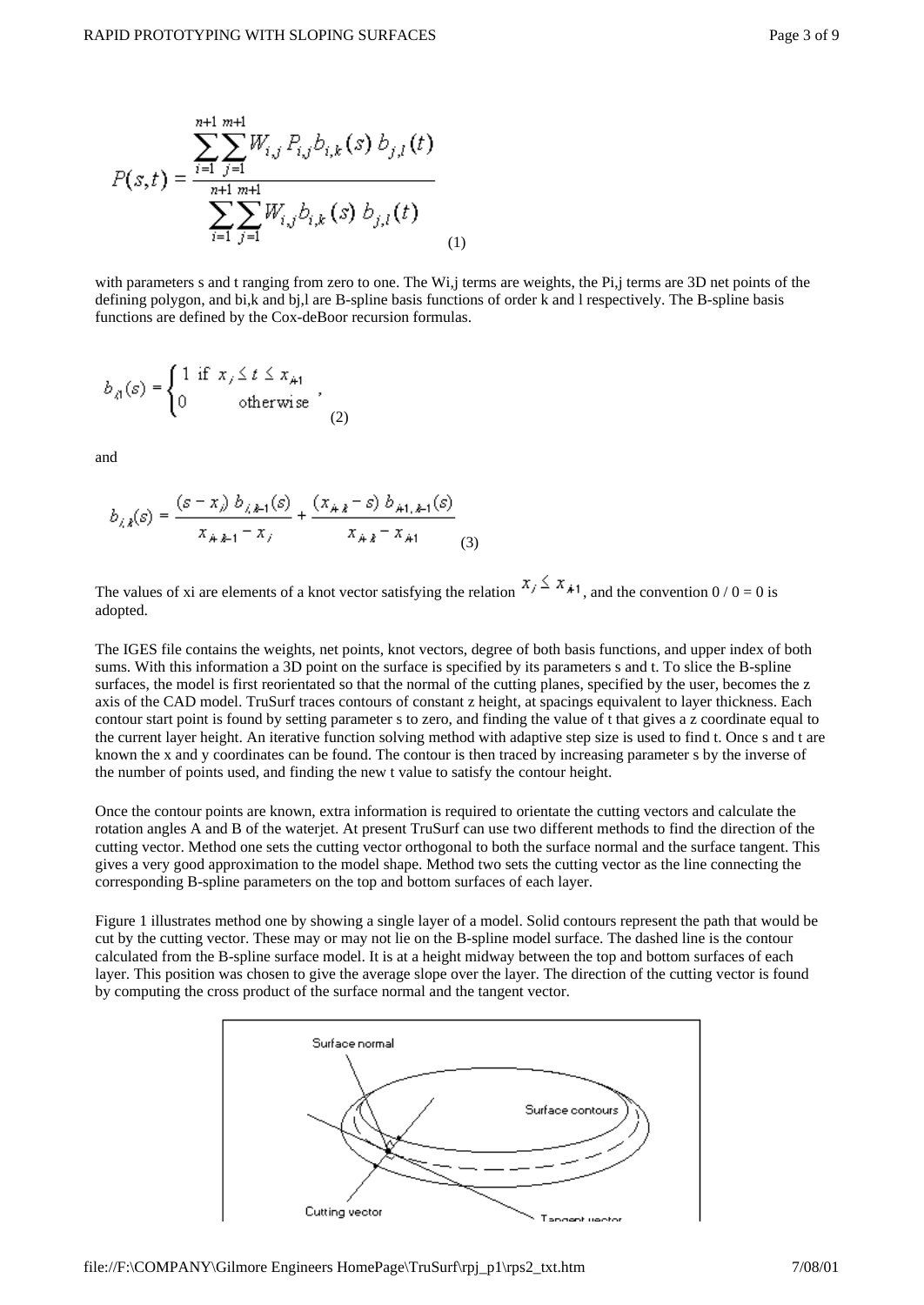Figure 1. Illustration of method one, which uses a single interpolated contour plus the B-spline surface normal.

The tangent vector is the intersection of the tangent plane to the B-spline surface, and the model slicing plane. Its direction is calculated from the unit cross product of the normals of the two planes. The tangent plane to the surface is defined by the two vectors obtained from the partial derivatives of the surface P with respect to parameters s and t. The surface normal n is found from the cross product of these two vectors.

$$
n = \frac{dP}{ds} \times \frac{dP}{dt}
$$
 (4)

From formal differentiation of equation (1) the derivatives of a rational B-spline surface are:

$$
\frac{dP}{ds} = \frac{\overline{N}}{\overline{D}} \left( \frac{\overline{N}}{\overline{N}} - \frac{\overline{D}}{\overline{D}} \right), \text{ and } \frac{dP}{dt} = \frac{\overline{N}}{\overline{D}} \left( \frac{\overline{N}}{\overline{N}} - \frac{\overline{D}}{\overline{D}} \right)_{(5)}
$$

where N and D are the numerator and denominator of equation (1), respectively, with derivatives,

$$
\overline{N}_{s} = \sum_{i=1}^{m+1} \sum_{j=1}^{m+1} W_{i,j} P_{i,j} b'_{i,k}(s) b_{j,i}(t) , \qquad \overline{N}_{t} = \sum_{i=1}^{m+1} \sum_{j=1}^{m+1} W_{i,j} P_{i,j} b_{j,k}(s) b'_{j,i}(t) ,
$$
  

$$
\overline{D}_{s} = \sum_{i=1}^{m+1} \sum_{j=1}^{m+1} W_{i,j} b'_{i,k}(s) b_{j,i}(t) , \qquad \overline{D}_{t} = \sum_{i=1}^{m+1} \sum_{j=1}^{m+1} W_{i,j} b_{j,k}(s) b'_{j,i}(t) .
$$
 (6)

Each prime denotes a derivative of the basis function with respect to its corresponding parametric variable. The derivatives of the basis functions are obtained by differentiation of the recursion formulas (2) and (3).

$$
b'_{\mathcal{A}}(s) = 0 \text{ for all } s, \tag{7}
$$

and

$$
b'_{\lambda k}(s) = \frac{b_{\lambda k+1}(s) + (s - x_{\lambda})b'_{\lambda k+1}(s)}{x_{\lambda k+1} - x_{\lambda}} + \frac{(x_{\lambda k} - s)b'_{\lambda 1, k+1}(s) - b_{\lambda 1, k+1}(s)}{x_{\lambda k} - x_{\lambda 1}}.
$$
(8)

Method two is illustrated in figure 2. Here, the top and bottom contours of the layer are interpolated from the B-spline surface, and the direction of the cutting vector is determined by joining the points of equal s parameter on each contour. Because the cutting vector joins the top and bottom contours the outer surface of the fabricated prototype is continuous at the layer joins.

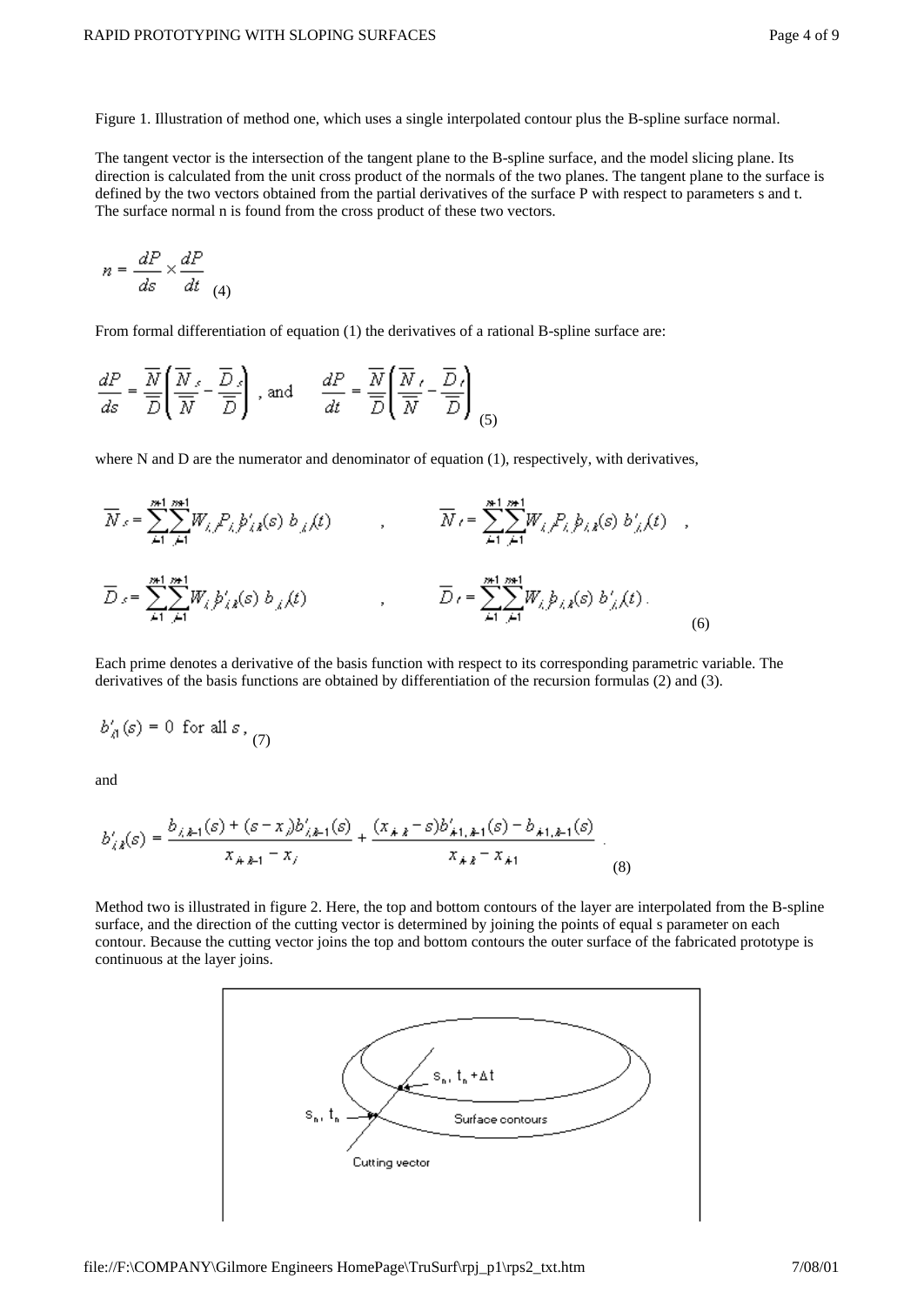Figure 2. Illustration of method two, which uses two contours plus the B-spline parameters.

Figure 3 shows three front views of a test part. The left hand view is that of the B-spline surface. The middle and right views show how the part would look if made using methods one and two respectively. The difference between the two methods is most apparent in the top layer of the model. Method one uses the slope from the middle of the layer, resulting in a flat top surface, and overhang of the previous layer. Method two has no overhang, it joins the top of the previous layer to the top contour of the current layer. In this case the top contour of the original hemisphere has become a single point. The preferred method would be determined by the part, and its application.



Figure 3. Front views of the first test part, illustrating the difference between methods one and two.

#### **SURFACE ERRORS**

Sloped surface layers are more accurate than stepped edged layers, but for a surface with double curvature there will still be some errors. Figure 4 illustrates the difference between the CAD model and the cut layers. In method one the errors are at the layer joins. For a convex surface extra material is left on the layer plane, while for a concave surface extra material is removed. The converse will hold for method two.



Figure 4. The error between the CAD model, and the cut layers.

For method one, the difference between where the cutting vector intersects the layer plane, and where the CAD model intersects the layer plane is dependent on three factors. Layer thickness, curvature of the surface, and the angle of the radius of curvature to the layer plane. The graph in figure 5 shows the error when the plane of maximum surface curvature is normal to the layer plane. The graph shows that the errors rapidly become larger as the radius of curvature becomes less than the layer thickness. However they are very good when the radius of curvature is equal to, or greater than, the layer thickness. Compared to stepped edge layers, these errors are quite small. For example, the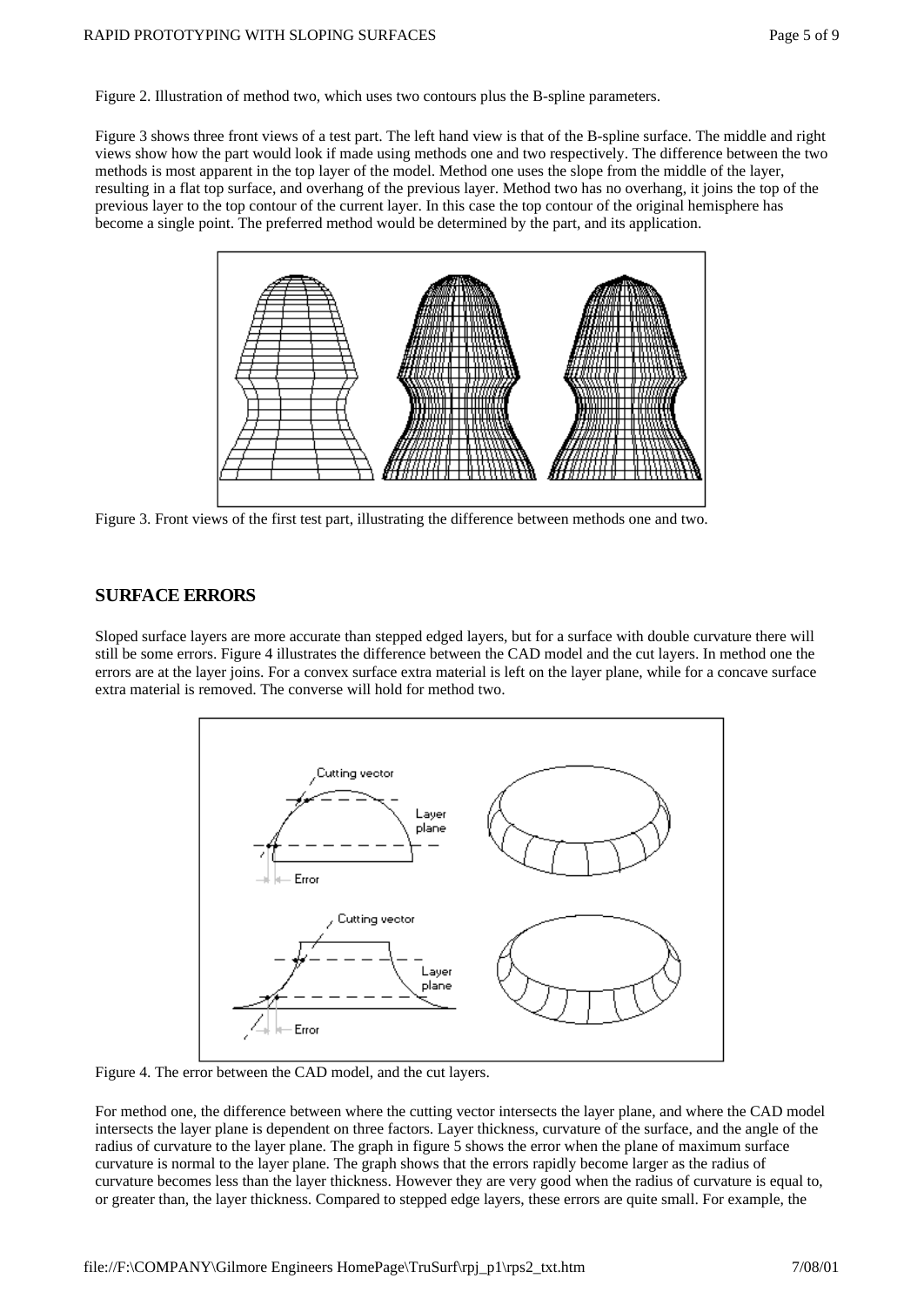error on the tenth layer from the bottom, of the part in figure 3, for a stepped and a sloped prototype, will be 7.4 mm and 0.54 mm respectively.

In models of considerable size the radius of curvature is likely to be much greater than the layer thickness used. However there may be sections of a model that contain significantly more detail than the rest of the model. To allow for this it is possible to include an error checking algorithm in the layering software. Such an algorithm would allow the user to select an acceptable error tolerance, and then check each layer. If the error on any particular layer is unacceptable, the program could introduce sections with thinner layers to bring the error within the required tolerance.



Figure 5. Graph representing relative errors as a function of radius of curvature normalised by layer thicknesses.

## **EXAMPLE PARTS BUILT WITH TRUSURF**

Two simple parts have been built using TruSurf. Polystyrene foam was chosen as the material due to its very low cost and ease of cutting. One 1500 x 2500 x 10 mm sheet cost AUD \$8. When measured it was found that the thickness of the sheet varied from about 10.1 mm to 10.2 mm. Thus it was decided to use the average layer thickness in TruSurf. The parts were created as surface models using the I-DEAS CAD package, and exported as IGES files. TruSurf sliced each part into nineteen 10.15 mm thick layers, and wrote the NC Code required to cut all thirty eight layers out of a single sheet of material. A 5-axis waterjet cutter was used to cut the material, and the layers were glued together by hand.

The two models produced with TruSurf are shown in figures 6 and 7. Figure 3 also shows a front view of the CAD surface model of the first part. The second part has an elliptical top and base. The top ellipse is smaller than the base, and is twisted through about 45°. The part also has a lean of about 15° and is similar in shape to a propeller blade.



Figure 6. The first part built. It has 19 layers of 10mm thick foam. The rough surface was due to problems cutting the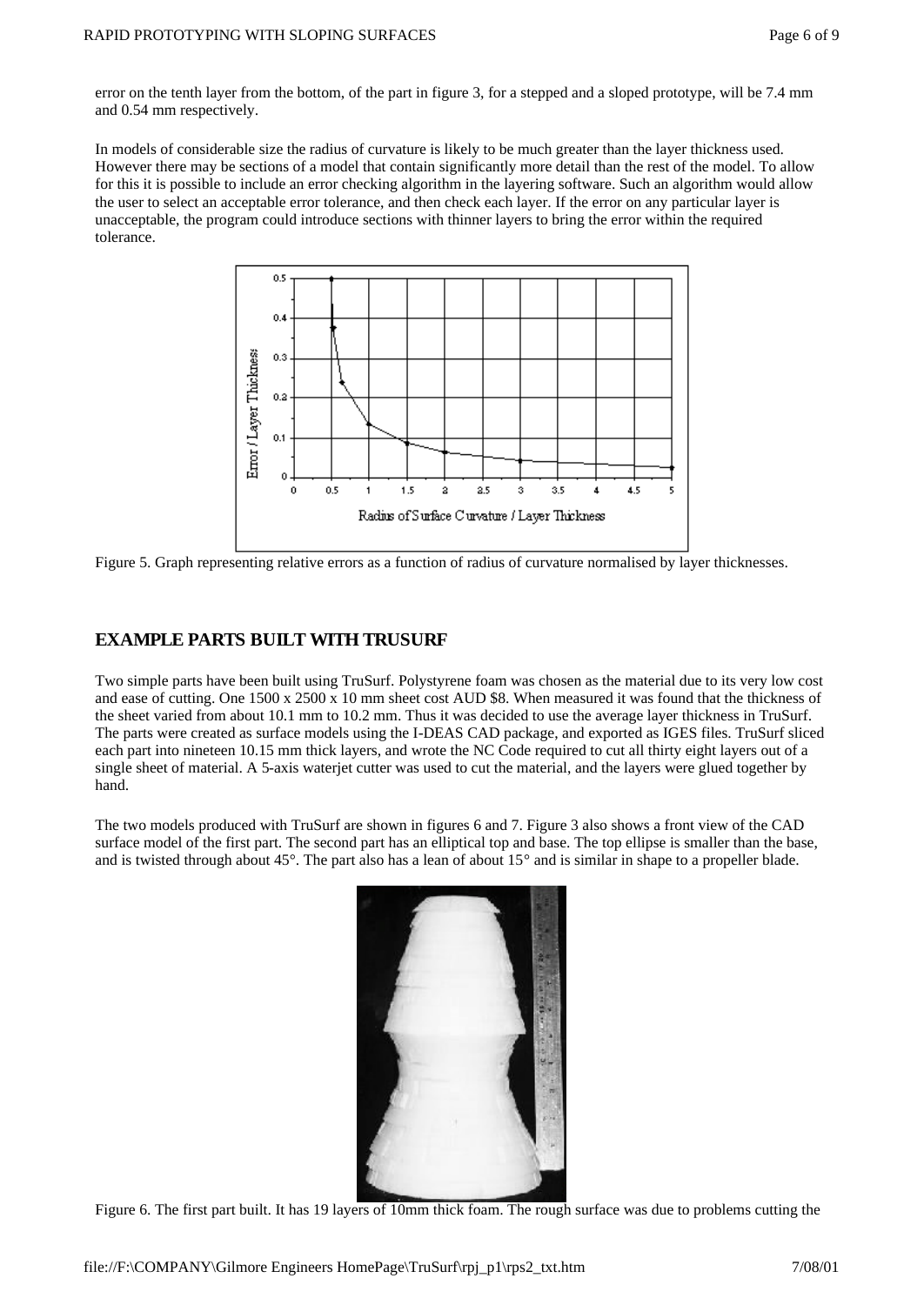foam.



Figure 7. The second part built. More care was taken when cutting the foam, and a better surface was produced.

By using thicker layers and sloped surfaces an order of magnitude time saving was achieved. To build these two parts with a current rapid prototyping machine would take between ten and twenty hours. TruSurf took about two minutes to process each part, and it took less than an hour to cut and assemble the two parts. As mentioned above the main problem in making large prototypes is the build time. Thus, by producing the two parts in such a short time, TruSurf has shown the potential to work very well for making large prototypes.

When cutting the layers, some problems with using foam sheets on the waterjet cutter became obvious. The problems were mainly due to the light weight of the foam, and would not occur with heavier and more rigid materials. The effect of the problems can be seen in figure 6, which shows the first part that was produced. The large amount of discontinuity at the layer boundaries is due to the inconsistent height of the nozzle above the foam sheet. The gouges and spikes seen on the surface are due to the reflecting jet periodically lifting the foam. Figure 7 shows the second part to be cut. For this part more care was taken with the positioning of the foam on the grate, and the cut error was greatly reduced. Weights were also used to stop the foam sheet being lifted by the reflected water jet.

## **PRACTICAL APPLICATIONS OF TRUSURF**

The practical applications of TruSurf include those of other RP systems, such as producing parts for concept modeling, component testing, and further manufacturing operations. TruSurf was initially developed for prototyping of objects larger than one meter cubed. The major uses were seen in rapidly producing accurate large moulds for casting and forming processes. However the TruSurf process is also capable of producing smaller parts with more accuracy, or greater speed than stepped edge methods. TruSurf's heart is the slicing software, making it a very versatile process. The machine used to produce parts can be any four or five axis NC machine capable of cutting or forming layered material. A five-axis waterjet was used in this project because of its availability, and size. A laser or plasma cutter could easily be used, as could other existing 3-axis RP systems if more axes of control were added. Choice of material is only limited by the machine used. The waterjet can cut most materials, including foam, wood, plastics, glass, ceramics, and metal. Methods of bonding the layers still need to be addressed, particularly for metals and ceramics.

#### **CONCLUDING REMARKS**

A new method for creating rapid prototypes with sloping layer surfaces has been presented. For the same layer thickness the surface accuracy can be an order of magnitude better than stepped edge models. When thicker layers are used the build time can be reduced by an order of magnitude over a stepped model with similar accuracy.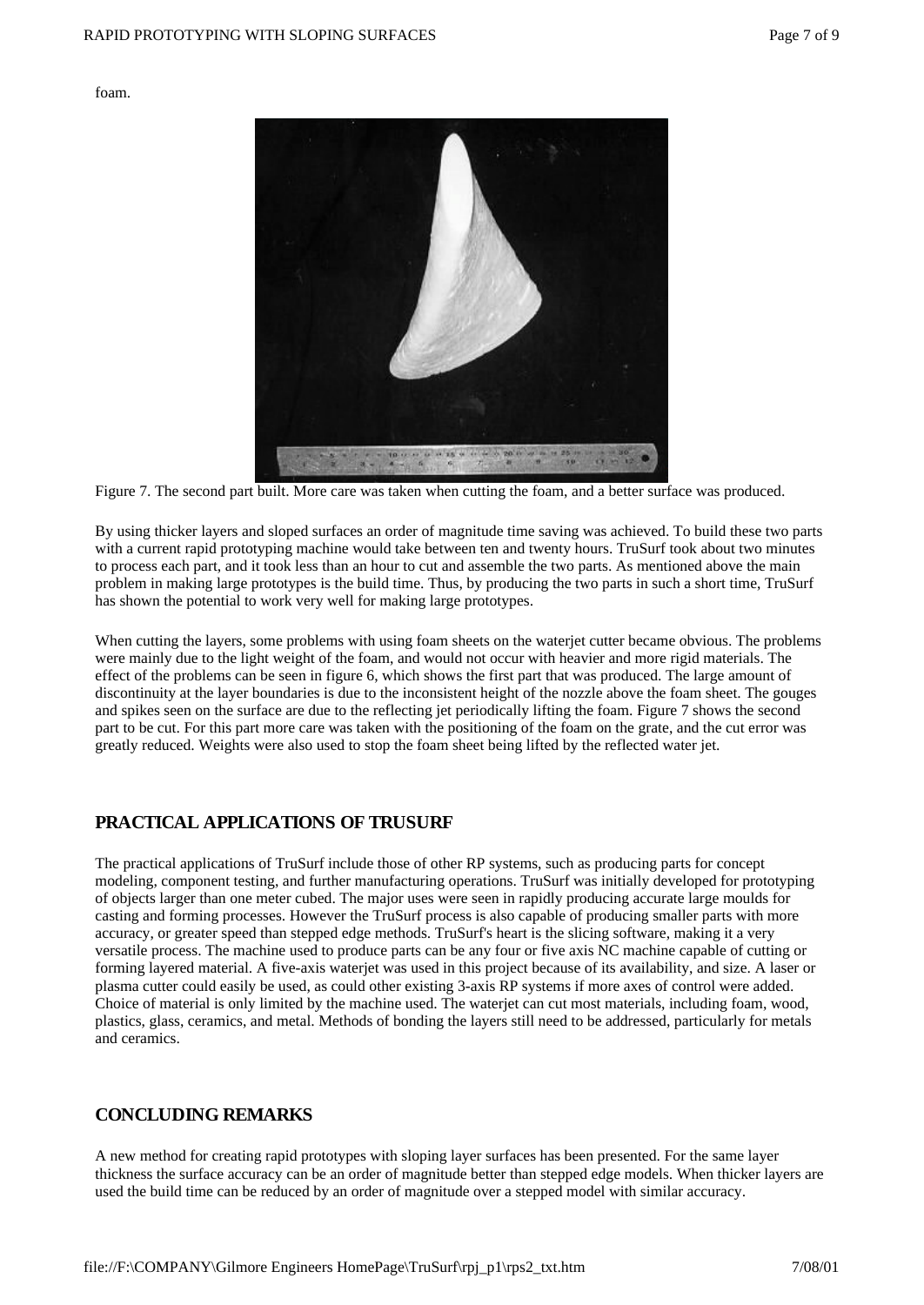The next step in developing the system is to incorporate error checking, and the use of different layer thicknesses in the one model. The slicing software will automatically select thicker layers for sections with little surface curvature, and thin layers in areas of detail. This will optimise the building of parts for both speed and accuracy.

The use of principal directions to determine the cutting vector will be tried. At any point on a surface there are two directions in which the normal curvatures take extremum values (Hosaka, 1992). These directions are called the principal directions, and the curvatures are called the principal curvatures. If at least one of the principal curvatures is zero, the surface is developable, and a line of curvature on the surface is straight. Such surfaces could be cut by a straight medium without any error. In any case, one of the principal directions will give the direction of minimum surface curvature, and the use of a cutter orientated in this direction will produce the minimum possible error.

Another method to increase the accuracy of the fabricated prototype, is to use a curved cutting medium on the layer surfaces. Thus the layer surface would not only be sloped to match the surface slope, but curved to match the surface curvature. To achieve this a hot wire or thin laminate could be used to cut the layers. One method to curve the cutting medium is to move the controlling heads closer together, and cause it to bend. The amount of bending would depend on how far the heads are moved. However it may be difficult to control the direction in which the cutting medium bends. Alternatively the controlling heads could rotate the tips of the cutting medium to cause it to bend in the required direction. Another method is to use three points for the cutting medium. Figure 8 illustrates the points used.



Figure 8. Using three points to cut a curved surface on layers.

As shown, three points on the surface are used for each layer, and each one is traced simultaneously to cut the layer. The main difficulty with curved cutting is that it requires the development of specialty apparatus, and more axes of control are needed. However the benefits in terms of surface accuracy are very significant.

## **ACKNOWLEDGMENTS**

One of the author's currently holds an Australian Government APA and this has enabled the work to proceed. The authors would like to thank QMI for the use of their CAD facilities and the waterjet cutter to allow practical aspects of the project to be performed.

#### **REFERENCES**

Dickens P.M., Simons, D., Sketch, R. "Laminated Tooling For Moulding Polyurethane Parts", Proc. SME Conference on Rapid Prototyping & Manufacturing, Dearborn, Michigan, 23-25 April 1996.

Hope, R.L., Roth, R.N., Riek, A.T. "Rapid Generation of Large Objects", Proc. First Asia/ Pacific Conference on Rapid Product Development, QMI, Brisbane, 1995.

Hope, R.L., Roth, R.N., Riek, A.T. "Layer Building With Sloping Edges For Rapid Prototyping Of Large Objects", Proc. 5th European Conference on Rapid Prototyping and Manufacturing, Helsinki, Finland. 4-6 June 1996.

Hosaka, M. Modeling Of Curves And Surfaces In CAD/CAM, Springer Verlag, New York, 1992.